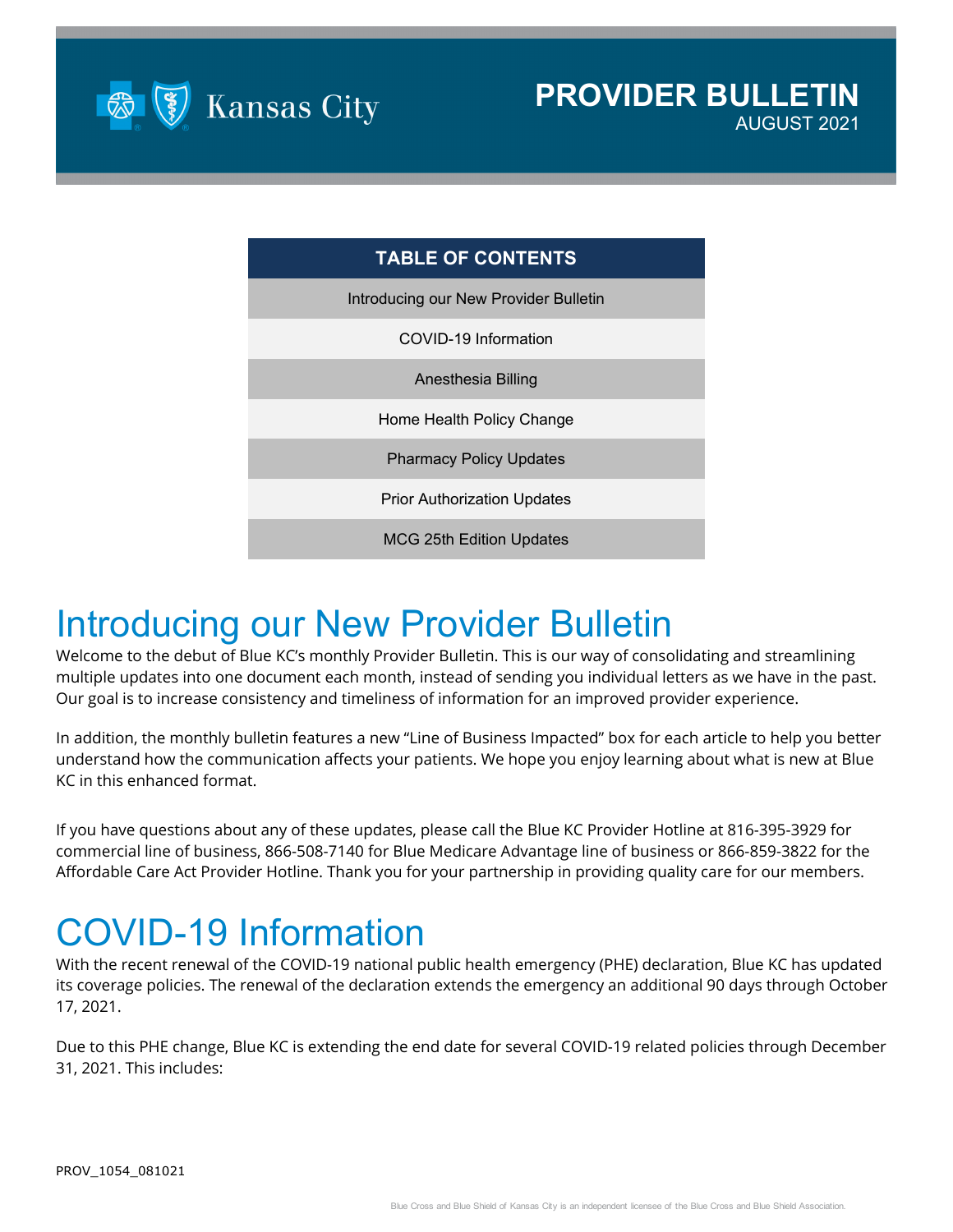

• Skilled Nursing Facilities' (SNF) waiver of prior authorization for commercial and Blue Medicare Advantage members (Details at [Providers.BlueKC.com/Content/PDFs/ProviderLetter\\_SNFUpdatedTimeline\\_080221.pdf\)](https://providers.bluekc.com/Content/PDFs/ProviderLetter_SNFUpdatedTimeline_080221.pdf)

**Note:** We are receiving a high volume of SNF authorization requests marked "Expedited," "Urgent" or "Stat." Typically, requests for SNF admissions are "Standard." In general, very few scheduled prior authorization requests meet the definition of "Expedited."

Please continue to visit the COVID-19 Information section on the home page at [Providers.BlueKC.com](https://providers.bluekc.com/Home/ProviderHome) for the most up-to-date information about policies, coding, billing and other operational details related to COVID-19.

| <b>LINES OF BUSINESS IMPACTED</b>                                         |                                          |              |                        |         |                  |        |  |
|---------------------------------------------------------------------------|------------------------------------------|--------------|------------------------|---------|------------------|--------|--|
| <b>COMMERCIAL</b>                                                         | <b>BLUE MEDICARE</b><br><b>ADVANTAGE</b> | $ACA$ $OHP1$ | <b>Small Group ACA</b> | $IAA^2$ | FFP <sup>3</sup> | Dental |  |
| BLUE highlighted boxes are the lines of business impacted by this update. |                                          |              |                        |         |                  |        |  |

**<sup>1</sup> ACA QHP: Affordable Care Act Qualified Health Plan for Individual/Family**

**<sup>2</sup> JAA: Joint Administrative Account**

**<sup>3</sup> FEP: Federal Employee Program**

## Anesthesia Billing

To ensure accurate billing, we want to make sure we have your most up-to-date list of Certified Registered Nurse Anesthetists (CRNAs) identified in our system. If a CRNA provides services, but the CRNA is not in our system, the claim could be denied.

Please send us a roster of all CRNAs in your practice by emailing [Provider\\_Data@BlueKC.com](mailto:Provider_Data@BlueKC.com) or completing the Provider Demographic Form at [https://Providers.BlueKC.com/eForms/Form/ProviderDemographic.](https://providers.bluekc.com/eForms/Form/ProviderDemographic)

Note: If applicable, please make sure your CRNAs have been properly credentialed.

| <b>LINES OF BUSINESS IMPACTED</b> |                                          |                 |                                  |                  |                  |        |
|-----------------------------------|------------------------------------------|-----------------|----------------------------------|------------------|------------------|--------|
| <b>COMMERCIAL</b>                 | <b>BLUE MEDICARE</b><br><b>ADVANTAGE</b> | <b>ACA QHP1</b> | <b>SMALL GROUP</b><br><b>ACA</b> | JAA <sup>2</sup> | FEP <sup>3</sup> | Dental |

**BLUE highlighted boxes are the lines of business impacted by this update.**

**<sup>1</sup> ACA QHP: Affordable Care Act Qualified Health Plan for Individual/Family**

**<sup>2</sup> JAA: Joint Administrative Account**

**<sup>3</sup> FEP: Federal Employee Program**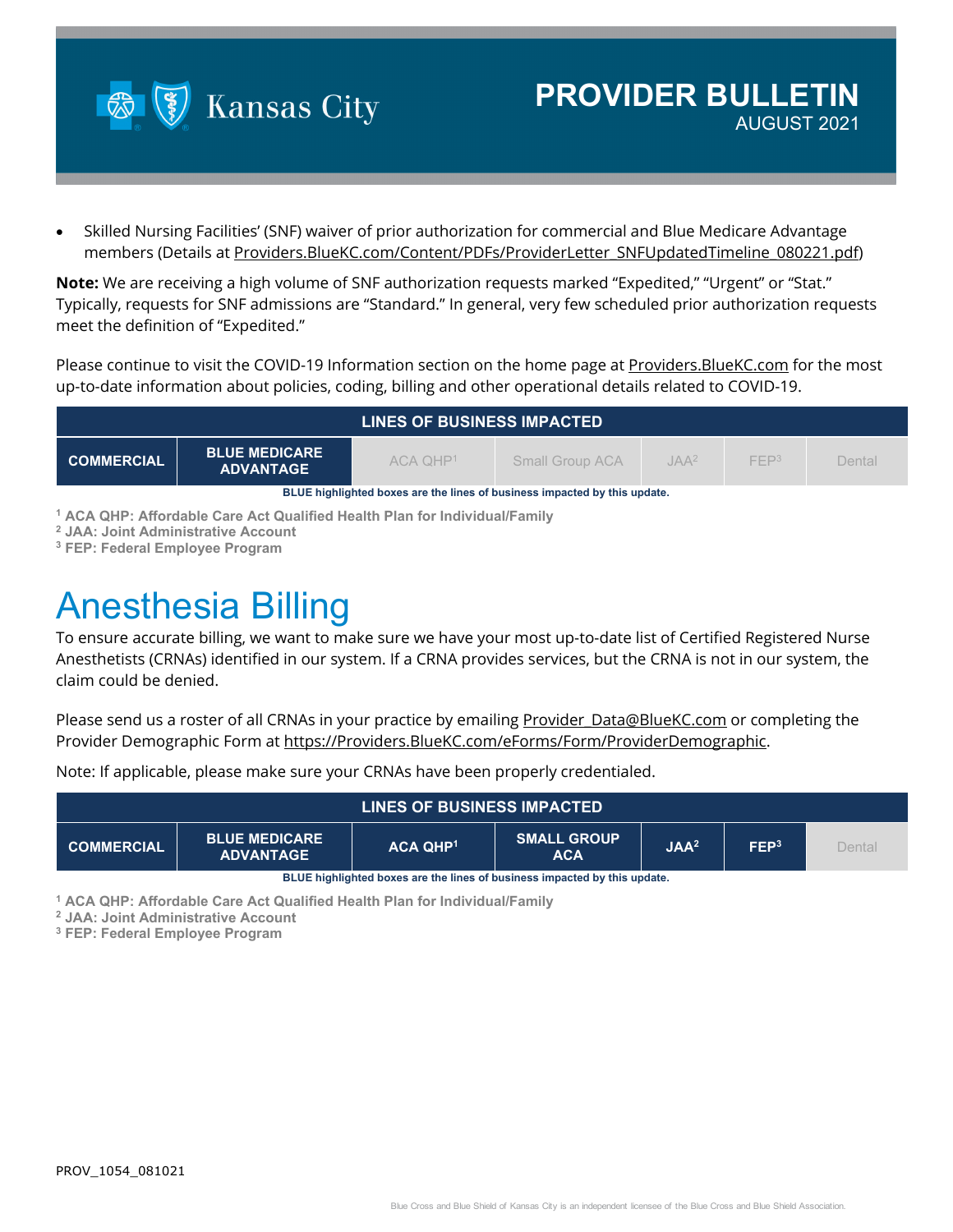

### Home Health Policy Change

Effective July 23, 2021, Blue KC is pleased to announce we have decided to remove prior authorization requirements for Home Health providers for Blue Medicare Advantage and ACA members. All inpatient stays still require prior authorization.

| <b>LINES OF BUSINESS IMPACTED</b>                                         |                                          |                 |                                  |                  |                  |        |  |
|---------------------------------------------------------------------------|------------------------------------------|-----------------|----------------------------------|------------------|------------------|--------|--|
| Commercial                                                                | <b>BLUE MEDICARE</b><br><b>ADVANTAGE</b> | <b>ACA QHP1</b> | <b>SMALL GROUP</b><br><b>ACA</b> | JAA <sup>2</sup> | FFP <sup>3</sup> | Dental |  |
| BLUE highlighted boxes are the lines of business impacted by this update. |                                          |                 |                                  |                  |                  |        |  |

**<sup>1</sup> ACA QHP: Affordable Care Act Qualified Health Plan for Individual/Family**

**<sup>2</sup> JAA: Joint Administrative Account**

**<sup>3</sup> FEP: Federal Employee Program**

#### Pharmacy Policy Updates

Blue KC wants to inform you of updates to our Pharmacy Policy effective July 1, 2021. Below are seven codes that apply to Blue Medicare Advantage members and require prior authorization:

| C9078 | Injection, Trilaciclib (Cosela)                             |
|-------|-------------------------------------------------------------|
| C9079 | Injection, evinacumab-dgnb (Evkeeza)                        |
| C9080 | Injection, melphalan flufenamide hydrochloride<br>(Pepaxto) |
| J9315 | Injection, romidepsin (Istodax)                             |
| J9353 | Injection, margetuximab-cmkb (Margenza)                     |
| J9348 | Injection, naxitamab-gqgk (Danyelza)                        |
| Q5123 | Injection, rituximab-arrx, biosimilar, (Riabni)             |

| LINE OF BUSINESS IMPACTED                                                 |                                          |              |                        |                  |                  |        |  |
|---------------------------------------------------------------------------|------------------------------------------|--------------|------------------------|------------------|------------------|--------|--|
| Commercial                                                                | <b>BLUE MEDICARE</b><br><b>ADVANTAGE</b> | $ACA$ $OHP1$ | <b>Small Group ACA</b> | JAA <sup>2</sup> | FFP <sup>3</sup> | Dental |  |
| The BLUE highlighted box is the line of business impacted by this update. |                                          |              |                        |                  |                  |        |  |

**<sup>1</sup> ACA QHP: Affordable Care Act Qualified Health Plan for Individual/Family**

**<sup>2</sup> JAA: Joint Administrative Account**

**<sup>3</sup> FEP: Federal Employee Program**